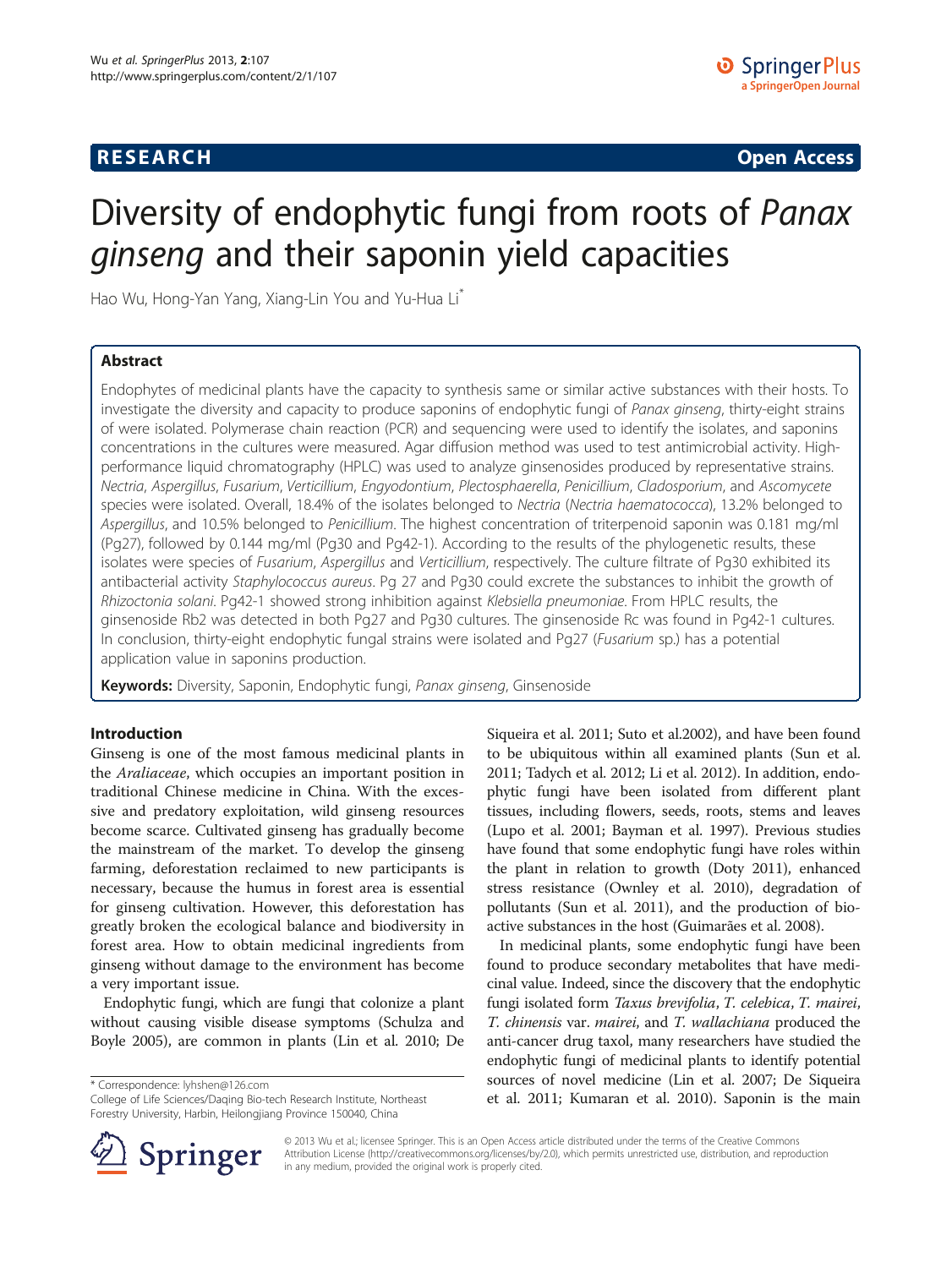medicinal product of Panax ginseng and has multiple therapeutic values, including anti-tumor and anti-aging properties and blood vessels softening. Studying the saponin yield capacity of Panax ginseng endophytes could provide new sources for producing saponins and protect wild ginseng resources indirectly. Antimicrobial activity of endophytes is also one research direction. Endophytes and their metabolites are generally not harmful to their host. Therefore, endophytes which are resistant to pathogens may become the natural sources for pesticides (Yang et al. [2006\)](#page-8-0).

Researches on ginseng endophytes mainly focused on the diversity and the biological activity of metabolites. Xu et al. isolated *Paecilomyces* sp. from the ginseng and studied its antifungal and antitumor properties. The results showed that the extracts derived from Paecilomyce sp. and ginseng samples contained the same compound falcarinol, an atural pesticide and anti-cancer agent (Xu et al. [2009](#page-8-0)). Park et al. isolated 38 fungal isolates from three cultivars of Panax ginseng in Korea. They were classified into Phoma radicina, Fusarium oxysporum, Setophoma terrestris and Ascomycota sp. 2-RNK. The most dominant fungal endophyte was P. radicina in 3 cultivars (Park et al. [2012\)](#page-7-0). In the present study, to select the endophytes with the capacity of producing saponins, we investigated the diversity of the endophytic fungi in the roots of Panax ginseng cultivated in the forest of Northeast China. The saponin concentrations of typical strains were measured. The antimicrobial activity of representative strains was tested and ginsenosides produced by typical strains were analyzed.

# Materials and methods

# Sampling and isolation

Panax ginseng (PG) specimens were respectively sampled from Fu-yuan City and Ji-an City (Jinlin, China) and had been grown for 15 years in the forest. The PG samples were immediately put into sterile plastic bags and stored at 4°C. The endophytes were isolated within 48 hours.

Before disinfection, the plant samples were thoroughly washed under running tap water for 10 h. The PG root samples were surface-disinfected with 70% (v/v) ethanol for 1 min, 5% NaOCl 10 min, 70% (v/v) ethanol for 1 min and burning for 30 sec. The samples were subsequently rinsed with sterile water, and the outer tissue was removed with a sterile scalpel. Small pieces (0.5×0.5 cm) of PG were placed in Petri dishes containing malt extract agar (MEA, Difco, USA), Czapeck agar (CZA, Difco, USA), or potato dextrose agar (PDA, Difco, USA), and incubated at 28°C for five days. Following the incubation, single colonies of distinctive morphotypes were separated on the basis of their morphological characteristics and appearance. The colonies were subsequently re-isolated by plating on PDA

and incubated at 28°C for 24–48 h to obtain pure cultures. All of the isolates were vacuum freeze-dried and deposited in the College of Life Sciences, Northeast Forestry University.

# DNA extraction and PCR amplification of the 28S rRNA gene

The genomic DNA was extracted using the EZNA Fungal DNA Mini Kit (OMEGA, USA) according to the manufacturer' instructions. The 50 μl PCR mixtures contained 15 ng of template DNA,  $1 \times$  PCR buffer (Mg<sup>2+</sup> free), 0.16 mM of each dNTP, 1.5 mM  $MgCl<sub>2</sub>$ , 0.45  $\mu$ M of each primer, and 1 U of Takara rTaq DNA polymerase (Takara, Japan). The primers for the amplification of the D1/D2 region of the fungal 28S rRNA gene were NL1 (5'- GCATATCAATAAGCGGAGGAAAAG-3') and NL4 (5'- GGTCCGTGTTTCAAGACGG-3')(Redecke [2000](#page-7-0)). The thermocycler program consisted of initial an DNA denaturation at 95°C for 5 min followed by 30 cycles of denaturation at 95°C for 1 min, annealing at 52°C for 45 s, and elongation at 72°C for 1 min 30 s, and ending with a final elongation step at 72°C for 6 min (Yang et al. [2007](#page-8-0)).

The PCR amplification products were separated by electrophoresis through 1% (W/V) agarose gels and stained with ethidium bromide for visual examination. The PCR products were purified using the Agarose Gel DNA Extraction Kit (Takara, Japan) and sequenced at Sangon Bioteck (Shanghai, China).

# Phylogenetic analysis and nucleotide sequence accession numbers

The sequences generated in this study were compared with those in GenBank [\(http://blast.ncbi.nlm.nih.gov/Blast.cgi](http://blast.ncbi.nlm.nih.gov/Blast.cgi)), and the sequences with a similarity ≥99% to the partial 28S rDNA regions (a. 600 bp) were considered to belong to identical genera. A neighbor-joining tree (Thompson et al. [1997\)](#page-8-0) was constructed using MEGA 5.0 software (Tamura et al. [2011\)](#page-8-0). The number of bootstrap replications was 1000. The sequences were deposited in GenBank under the accession numbers shown in Table [1](#page-2-0).

# Determination of triterpenoid saponins

Each isolate was cultured in 100 ml PDA liquid medium (250 ml flask), and stirred at 150rpm at 28°C for two weeks. After ultrasonication, the supernatant was separated from the cell debris by centrifugation at  $4,000 \times g$ for 20 min. A 20 ml aliquot of the supernatant was poured into a 50 ml centrifuge tube (Corning, USA), and 20 ml ethyl acetate was added into the same tube. After mixing, ultrasonication and incubation for 5 min, 5 ml of the supernatant was evaporated to dryness under a vacuum at 50°C. The residue was dissolved in 2 ml methanol. The methanol solutions were centrifuged at  $4,000 \times g$  for 10 min, and the supernatants were used for the subsequent analysis of the total saponins and ginsenoside.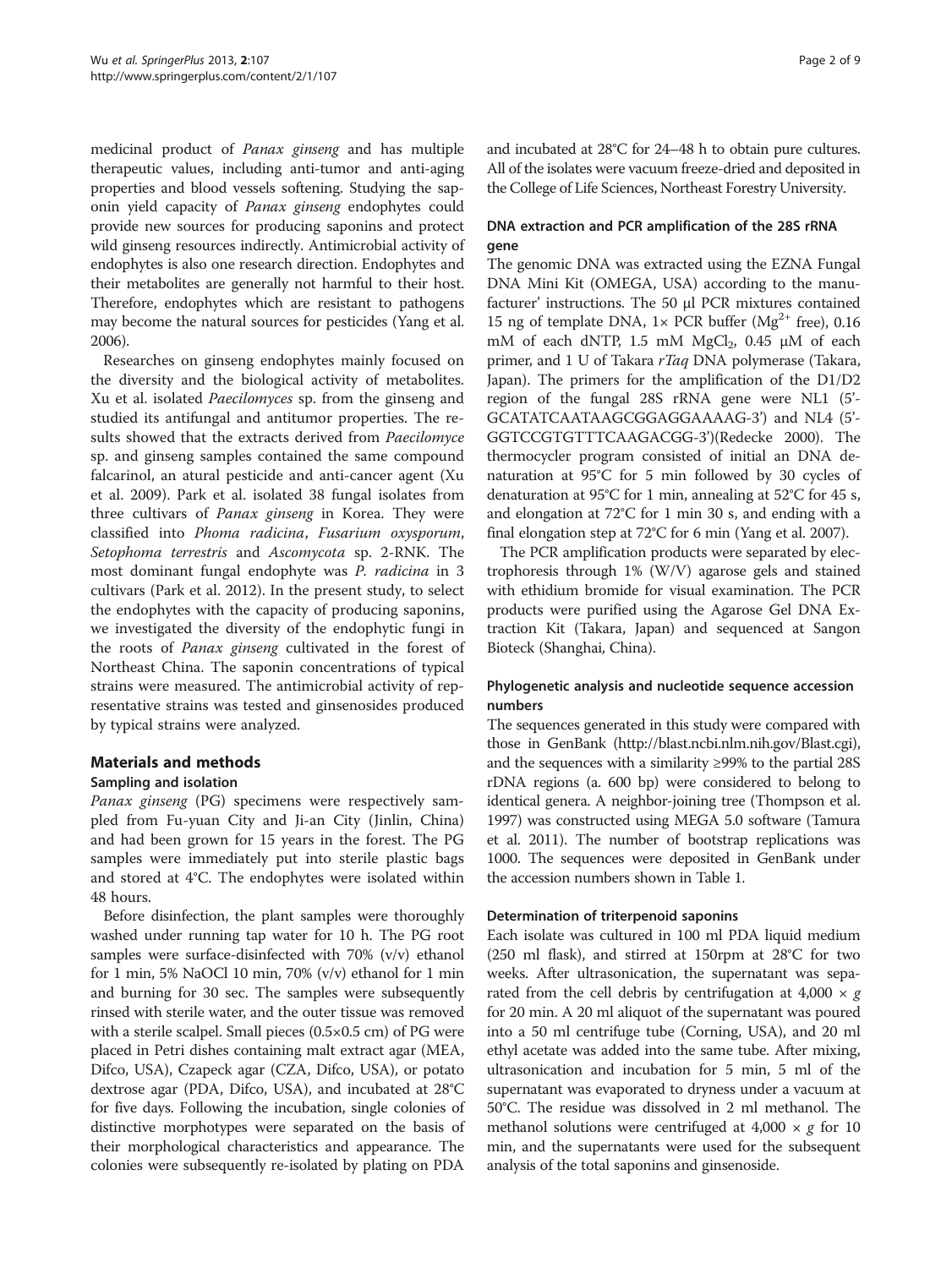# <span id="page-2-0"></span>Table 1 Similarity between the isolates and closest species in GenBank

| <b>Strain ID</b> | <b>Accession No.</b> | Closest species (Accession No.)         | Similarity (%) |
|------------------|----------------------|-----------------------------------------|----------------|
| Pg31             | JQ807916             | Verticillium sp. (AY312607)             | 99.5           |
|                  |                      | Engyodontium album (HM214541)           | 99.3           |
|                  |                      | Engyodontium album (DQ872372)           | 97.9           |
| Pg50-1           | JQ807940             | Fusarium sp. (AB294824)                 | 100            |
| Pg14             | JQ807941             | Fusarium sp. (AB294823)                 | 100            |
|                  |                      | Fusarium solani (AB363765)              | 100            |
| Pg33-2           | JQ807905             | Penicillium guttulosum (HQ646592)       | 100            |
| Pg33             | JQ807906             | Penicillium menonorum (HQ646591)        | 100            |
|                  |                      | Penicillium menonorum(HQ646590)         | 99.8           |
| Pg42-1           | JQ807917             | Verticillium sp. (HM057107)             | 100            |
|                  |                      | Verticillium psalliotae (AF500907)      | 100            |
|                  |                      | Verticillium psalliotae (AB378520)      | 99.6           |
| Pg44             | JQ807958             | Uncultured Ascomycota (HQ432963)        | 100            |
| Pg4-2            | JQ807959             | Plectosphaerella cucumerina (JF780520)  | 100            |
| Pg64             | JQ807960             | Plectosphaerella cucumerina (HQ239034)  | 100            |
| Pg4-1            | JQ807961             |                                         |                |
| Pg42             | JQ807911             | Aspergillus fumigatus (JQ268555)        | 100            |
| Pg41-2           | JQ807912             | Aspergillus fumigatus (JN938928)        | 100            |
|                  |                      | Aspergillus fumigatus (AB354184)        | 100            |
| Pg34             | JQ807970             | Fungal sp. (GU552503)                   | 99.6           |
|                  |                      | Fusarium oxysporum (FJ614650)           | 99.6           |
|                  |                      | Fusarium sp. (AB373725)                 | 99.6           |
| Pg50             | JQ807951             | Penicillium simplicissimum (HM469430)   | 99.5           |
| Pg50-1           | JQ807940             | Penicillium sp. (HM469409)              | 99.5           |
|                  |                      | Penicillium brasilianum (HM469396)      | 99.5           |
| Pg61             | JQ807988             | Uncultured Ascomycota (HQ433122)        | 95.6           |
|                  |                      | Uncultured Ascomycete (HQ432972)        | 95.5           |
|                  |                      | Uncultured Ascomycete (EU489938)        | 93.4           |
| Pg32             | JQ807987             | Penicillium guttulosum (HQ646592)       | 92.4           |
|                  |                      | Penicillium menonorum (HQ646591)        | 92.4           |
|                  |                      | Penicillium menonorum (HQ646590)        | 92.2           |
| Pg10             | JQ807978             | Uncultured Ascomycota (HQ433122)        | 99.6           |
| Pg5              | JQ807980             | Paraphoma chrysanthemicola (GQ387582)   | 98.9           |
| Pg63             | JQ807979             | Paraphoma chrysanthemicola (GQ387583)   | 98.9           |
| Pg12-1           | JQ807937             | Fusarium sp. (AB294826)                 | 100            |
|                  |                      | Nectria haematococca (DQ119558)         | 99.8           |
|                  |                      | Nectria haematococca (HM042416)         | 99.8           |
| Pg36             | JQ807948             | Fungal sp. (GU552494)                   | 100            |
|                  |                      | Neonectria radicicola (HM364304)        | 99.6           |
|                  |                      | Neonectria radicicola (U17415)          | 99.3           |
| Pg34             | JQ807970             | Cladosporium sp. (FJ790290)             | 100            |
|                  |                      | Cladosporium cladosporioides (AY213695) | 100            |
|                  |                      | Passalora fulva (AB100653)              | 100            |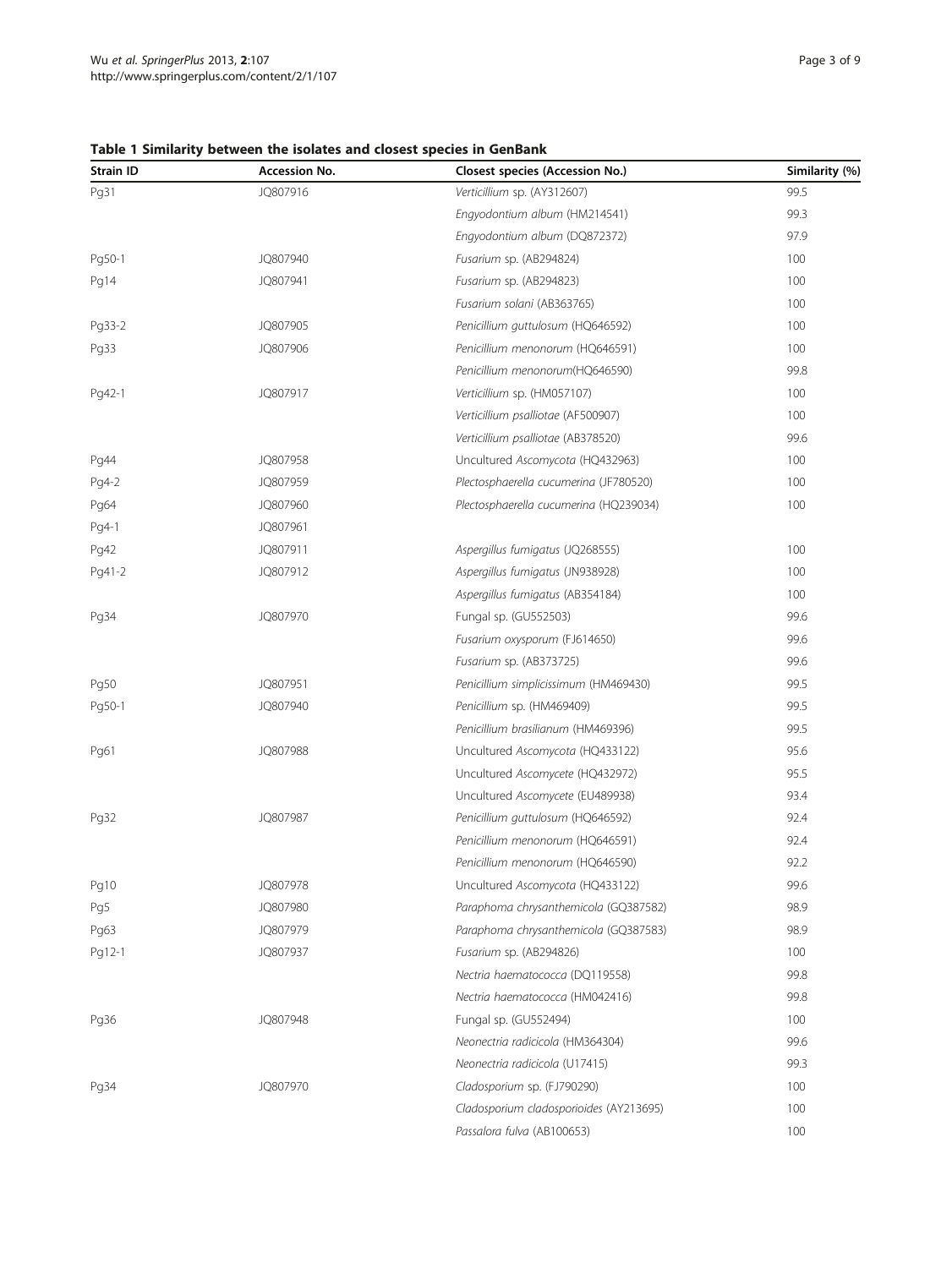| Pg40   | JQ807971 | Cladosporium cladosporioides (JN651416) | 100  |
|--------|----------|-----------------------------------------|------|
|        |          | Cladosporium silenes (JF770463)         | 100  |
|        |          | Uncultured Cladosporium (JF449832)      | 100  |
| Pg30-1 | JQ807913 | Aspergillus sydowii (GU004536)          | 100  |
| Pg30   | JQ807914 | Aspergillus protuberus (GQ132189)       | 100  |
| Pg5-1  | JQ807915 | Aspergillus sydowii (EF652473)          | 100  |
| Pg27   | JQ807957 | Fusarium subglutinans (HQ876767)        | 100  |
|        |          | Fusarium proliferatum (HQ332533)        | 100  |
|        |          | Fusarium sp. (EU193176)                 | 100  |
| Pg16-1 | JQ807977 | Uncultured Pleosporales (JF691161)      | 100  |
|        |          | Uncultured Epicoccum (JF449817)         | 100  |
|        |          | Uncultured Epicoccum (JF449816)         | 100  |
| Pg6    | JQ807936 | Nectria haematococca (HM042416)         | 100  |
| Pg28   | JQ807934 | Nectria haematococca (AB373719)         | 100  |
| Pg79   | JQ807933 | Nectria haematococca (AB513852)         | 100  |
| Pg42-2 | JQ807932 |                                         |      |
| Pg41-1 | JQ807931 |                                         |      |
| Pg41   | JQ807930 |                                         |      |
| Pg45   | JQ807919 | Uncultured soil fungus (EU691410)       | 100  |
| Pg60   | JQ807920 | Uncultured soil fungus (EU691436)       | 100  |
| Pg47   | JQ807921 | Uncultured soil fungus (EF639724)       | 99.5 |

Table 1 Similarity between the isolates and closest species in GenBank (Continued)

The measurement of the total extracted saponins was based on a color reaction of the acid-hydrolysis products of the saponins (i.e. sapogenins) with vanillin. In total, 5 ml of the supernatant was added to a test tube and evaporated at 60°C in a water bath. The residue was dissolved in 0.2 ml 5% vanillin, mixed with 0.8 ml perchloric acid, incubated at 60°C in a water bath for 15 min and quickly cooled in ice water. The concentration of saponins (mg/ml) in the reaction sample was detected using a spectrophotometer at 560 nm against a calibration curve established with an oleanolic acid standard (National Institutes for Food and Drug Control, Bei-jing, China) (Liu et al. [2011\)](#page-7-0).

# Antimicrobial activity of the representative strains

The 14-day culture filtrates were assessed for antimicrobial activity by the agar diffusion method (Hormazabal and Piontelli [2009](#page-7-0)) against the test microorganism strains showed as Table [3.](#page-5-0) Three 6-mm wells were made in each disk. Culture filtrates (0.2 ml) was added in each well. Except for Fusarium sporotrichioides (isolated in our lab), the other strains were purchased from Agricultural Culture Collection of China (ACCC). As a reference, the Streptomycin Sulfate (5 mg/well), the Amoxicillin (5 mg/ well) and the Itraconazole Hydrochloride (4.4 mg/well) were used as antibacterial standards. The activity of the extracts was estimated from growth inhibition (in mm).

#### Ginsenosides analyses

A 100 ml ethyl acetate was added the 100 ml liquid culture. After 30 min agitation at 160 rpm and ultrasonication at 50°C, the supernatant was separated from the cell debris by centrifugation at  $4,000 \times g$  for 30 min. After evaporation, the pellet was dissolved with a 5 ml methanol, then filtrated with SepPak C-18 Cartridge (Waters, USA). Standards were purchased from National Institutes for Food and Drug Control (Bei-jing, China). Acetonitrile (DIKMA, USA) and water were HPLC grade. HPLC analysis were performed using Separations Module (Model e2695, Waters, USA), photodiode Array Detector (Model 2998, Waters). Sample volume was 10 μl. The wavelength of the detector is 203 nm. Ginsenoside was analyzed using a XTerra<sup>®</sup> MS column C-18, 5  $\mu$ m, 4.6 mm × 2.5 mm. The mobile phase consisted of a mixture, acetonitrile :water (0-40 min, 18:82–18:82, v/v; 40-50 min, 18:80–22:78 v/v; 50-70 min, 22:78–28:72 v/v; 70-100 min, 28:72–38: 62 v/v; 100-110 min, 38:62–18:82 v/v;). The flow was of 1.0 ml min<sup>-1</sup> and the sensitivity was 0.001 AUFS. The HPLC system was operated at room temperature  $(25 \pm 1^{\circ}C)$ .

# Results

#### Similarity of the sequences

Thirty-eight strains were identified on the basis of their morphological characteristics. The sequences were compared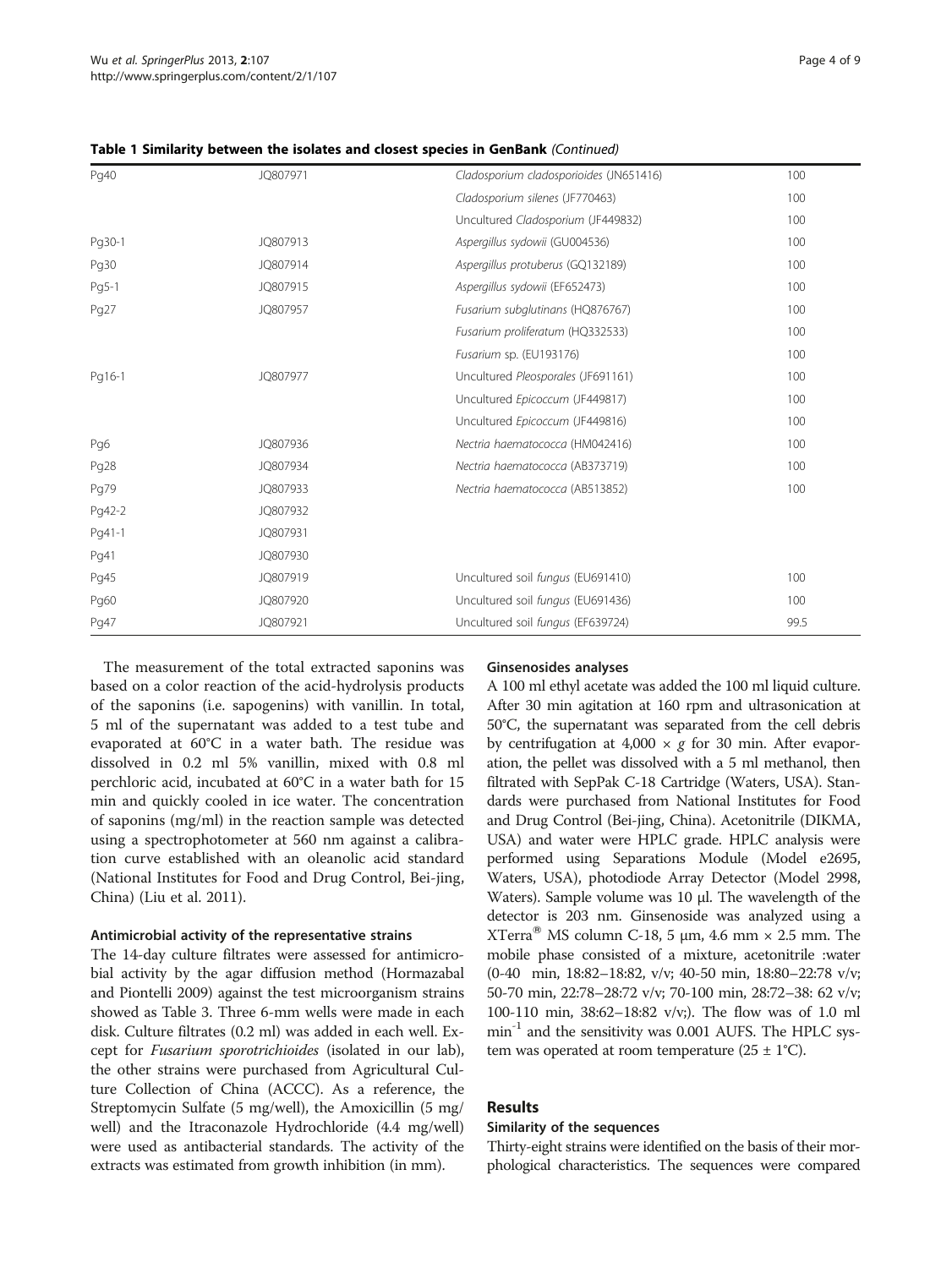with those in the GenBank database, and the results are shown in Table [1.](#page-2-0)

#### Phylogenetic analysis

The phylogenetic tree built from the 28S rDNA sequences is shown in Figure 1. Nine fungal genera were identified: Nectria, Aspergillus, Fusarium, Verticillium, Engyodontium, Plectosphaerella, Penicillium, Cladosporium, and Ascomycete. The most representative genera were Nectria, Aspergillus, and Penicillum: 18.4% belonged to Nectria, (Nectria haematococca), 13.2% belonged to Aspergillus, and 10.5% belonged to Penicillium.

# Analysis of triterpenoid saponins

The concentration of triterpenoid saponins of typical isolates are showed in Table [2](#page-5-0) The highest concentration of saponins was 0.181 mg/ml in Pg27, which was significantly higher than Pg30 and Pg42-1 (0.144 mg/ml) (P<0.05). According to the results of phylogenetic results, Pg27 was identified as a Fusarium sp., Pg30 was identified as an Aspergillus sp., and Pg42-1 was identified as a Verticillium sp. .The saponin concentrations among the strains of the same genus were different significantly  $(P<0.05)$ , for example Pg14 (0.023 mg/ml), Pg34 (0.133 mg/ml) and Pg12-1 (0.042 mg/ml); these isolates were also identified as Fusarium spp.

# Antimicrobial activity

To test the Pg27, Pg30 and Pg42-1 potential use, the antimicrobial activity was analyzed. From Table [3,](#page-5-0) the culture filtrate of Pg30 exhibited its antibacterial activity against Gram-positive bacteria Staphylococcus aureus ACCC10499. Pg 27 and Pg30 could excrete the substances to inhibit the growth of Rhizoctonia solani ACCC36233, which was a pathogenic fungi of Panax notoginseng. The culture filtrate of Pg42-1 showed strong inhibition against Klebsiella pneumoniae ACCC10498. This result indicated that Pg42-1 might be a potential medical source.

# Ginsenosides analyses

Accoridng the result of total saponins, Pg27, Pg30 and Pg42-1 produced higher concentrations of saponins. To further analyze the composition of saponins, the standards of eight ginsenosides were injected into HPLC. The spectrums showed as Figure [2](#page-6-0). Rb2 was detected in both Pg27 and Pg30 cultures. The concentration of Pg30 was especially high. Rc was found in Pg42-1 cultures.

# **Discussion**

Thirty-eight endophytic fungi were isolated, and they were classified into nine genera according to the morphological types and 28S rDNA sequencing results. Three isolates (Pg45, Pg47, and Pg60) were not identified because of lack of comparative sequences: their sequences were

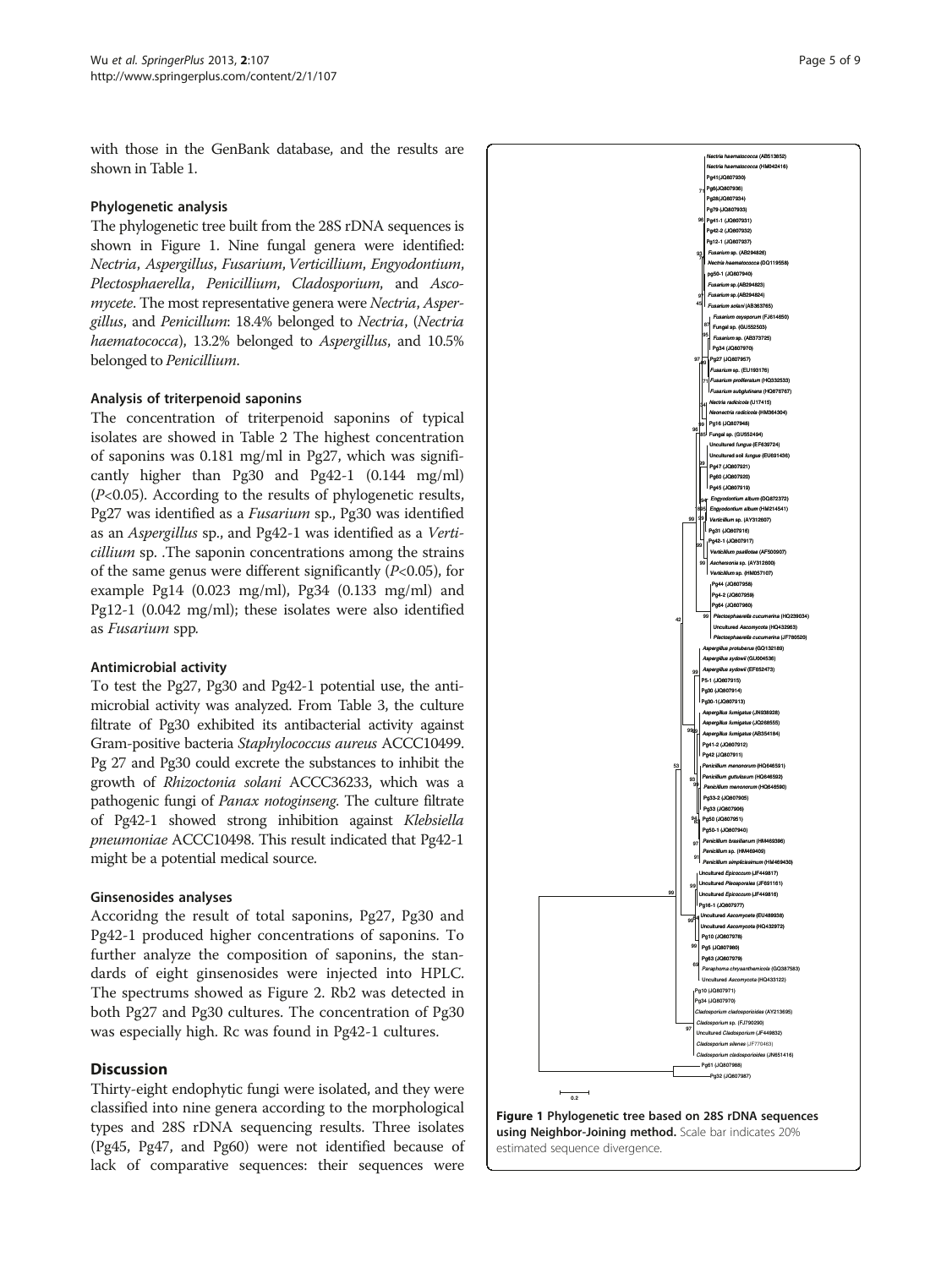| <b>Isolate ID</b> | Mean±Stdev (mg/ml) | Significance $(P<0.05)$ | Closest species (Accession No.)         |
|-------------------|--------------------|-------------------------|-----------------------------------------|
| Pg27              | $0.181 \pm 0.006$  | a                       | Fusarium subglutinans (HQ876767)        |
| Pg30              | $0.144 \pm 0.002$  | b                       | Aspergillus sydowii (GU004536)          |
| Pg42-1            | $0.144 \pm 0.009$  | b                       | Verticillium sp. (HM057107)             |
| Pg33-2            | $0.136 \pm 0.004$  | C                       | Penicillium guttulosum (HQ646592)       |
| Pg34              | $0.133 \pm 0.002$  | C                       | Fusarium oxysporum (FJ614650)           |
| Pg41-2            | $0.130 \pm 0.002$  | C                       | Aspergillus fumigatus (JQ268555)        |
| Pg42-2            | $0.115 \pm 0.003$  | d                       | Nectria haematococca (HM042416)         |
| Pg50-1            | $0.109 \pm 0.004$  | d                       | Penicillium simplicissimum (HM469430)   |
| Pg61              | $0.079 + 0.004$    | е                       | Uncultured Ascomycota (HQ433122)        |
| Pg32              | $0.072 \pm 0.003$  |                         | Penicillium guttulosum (HQ646592)       |
| pg10              | $0.071 \pm 0.005$  |                         | Uncultured Ascomycota (HQ433122)        |
| pg41              | $0.063 \pm 0.003$  | g                       | Nectria haematococca (HM042416)         |
| Pg40              | $0.059 + 0.002$    | gh                      | Cladosporium cladosporioides (JN651416) |
| Pg45              | $0.050 \pm 0.003$  | hi                      | Uncultured soil fungus (EU691410)       |
| Pg44              | $0.052 \pm 0.002$  | ij                      | Plectosphaerella cucumerina (JF780520)  |
| Pg36              | $0.048 \pm 0.003$  | jk                      | Fungal sp. (GU552494)                   |
| Pg12-1            | $0.042 \pm 0.003$  | k                       | Fusarium sp. (AB294826)                 |
| Pg31              | $0.035 \pm 0.003$  |                         | Verticillium sp. (AY312607)             |
| Pg14              | $0.023 \pm 0.002$  | m                       | Fusarium sp. (AB294824)                 |

<span id="page-5-0"></span>Table 2 Analysis of Panax ginseng triterpenoid saponins in typical isolates

significantly similar to unknown fungal sequences in the GenBank database. Nectria, Aspergillus and Penicillium were the predominant genera. The host materials were all healthy in this study. Park et al. [\(2012](#page-7-0)) reported that *Phoma* radicina, Fusarium oxysporum, Setophoma terrestris and Ascomycota were the predominant endophytic fungi in Korean Ginseng, and Xing et al. ([2010\)](#page-8-0) reported that Cladosporium sp. was the dominant species in the root of Panax quinquefolium. These previous results were different from this present study, indicating the specificity of the endophytic fungi from different areas and plants.

| Table 3 Antimicrobial activity of representative |  |
|--------------------------------------------------|--|
| endophytic fungi strains                         |  |

| <b>Test strains</b>              | <b>Representative strains</b> |             |        |
|----------------------------------|-------------------------------|-------------|--------|
|                                  | Pg27                          | <b>Pg30</b> | Pg42-1 |
| Staphylococcus aureus ACCC10499  |                               | $^{++}$     |        |
| Bacillus subtitis ACCC10243      |                               |             |        |
| Klebsiella pneumoniae ACCC10498  |                               |             |        |
| Pseudomonas aeruginosa ACCC10500 |                               |             |        |
| Phytophthora cactorum ACCC36421  |                               |             |        |
| Rhizoctonia solani ACCC36233     | $^{++}$                       | $^{++}$     |        |
| Aspergillus niger ACCC30005      |                               |             |        |
| Fusarium sporotrichioides        |                               |             |        |

Culture filtrate (0.2 ml) was added in each well (6 mm); (−) no inhibiton, (+) inhibition zone,  $++$  width of growth inhibition zone > 10 mm,  $++$  5-10 mm, + 1-5 mm;

Nectria was reported as endophytic fungi in European beech (Danti et al. [2002\)](#page-7-0) and red alder (Dorworth et al. [1996\)](#page-7-0) as the endophytic fungi. Nectria has also been associated with the canker diseases of tree species. However, the Nectria isolates in this study didn't show their pathogenicity to the host plant. Therefore, the pathogenicity of Nectria had their specificity. Aspergillus species could be sources of new medicines. For example, Kusari and Zhao had reported that an Aspergillus sp. was a source of anticancer medicines (Kusari et al. [2009](#page-7-0); Zhao et al. [2009](#page-8-0)). Therefore, further research on the Aspergillus sp. isolated in this study may be interesting. Penicillium is the source of penicillin, and recent results showed that endophytic Penicillium sp. had the capacity to secrete anti-tumor substances (Aly et al. [2010](#page-7-0)) or hypocrellin (Meng et al. [2011](#page-7-0)). We propose that the endophytic fungi isolated in this study from a medical plant are potential sources of medicines.

The growth-promotion factors and metabolites produced by endophytic fungi have been widely applied in medicine and agriculture. The most famous substance is taxol, a mitotic inhibitor used in cancer chemotherapy, which was originally produced by the yew tree and can be produced by endophytic fungi of yew trees (Rivera-Orduña et al. [2011\)](#page-7-0). Similarly, a filterd liquid culture of endophytic fungi was analyzed to identify endophytes that could produce triterpenoid saponins. Overall, 19 of the isolated fungi showed a color reaction, which indicated that they could produce triterpenoid saponins.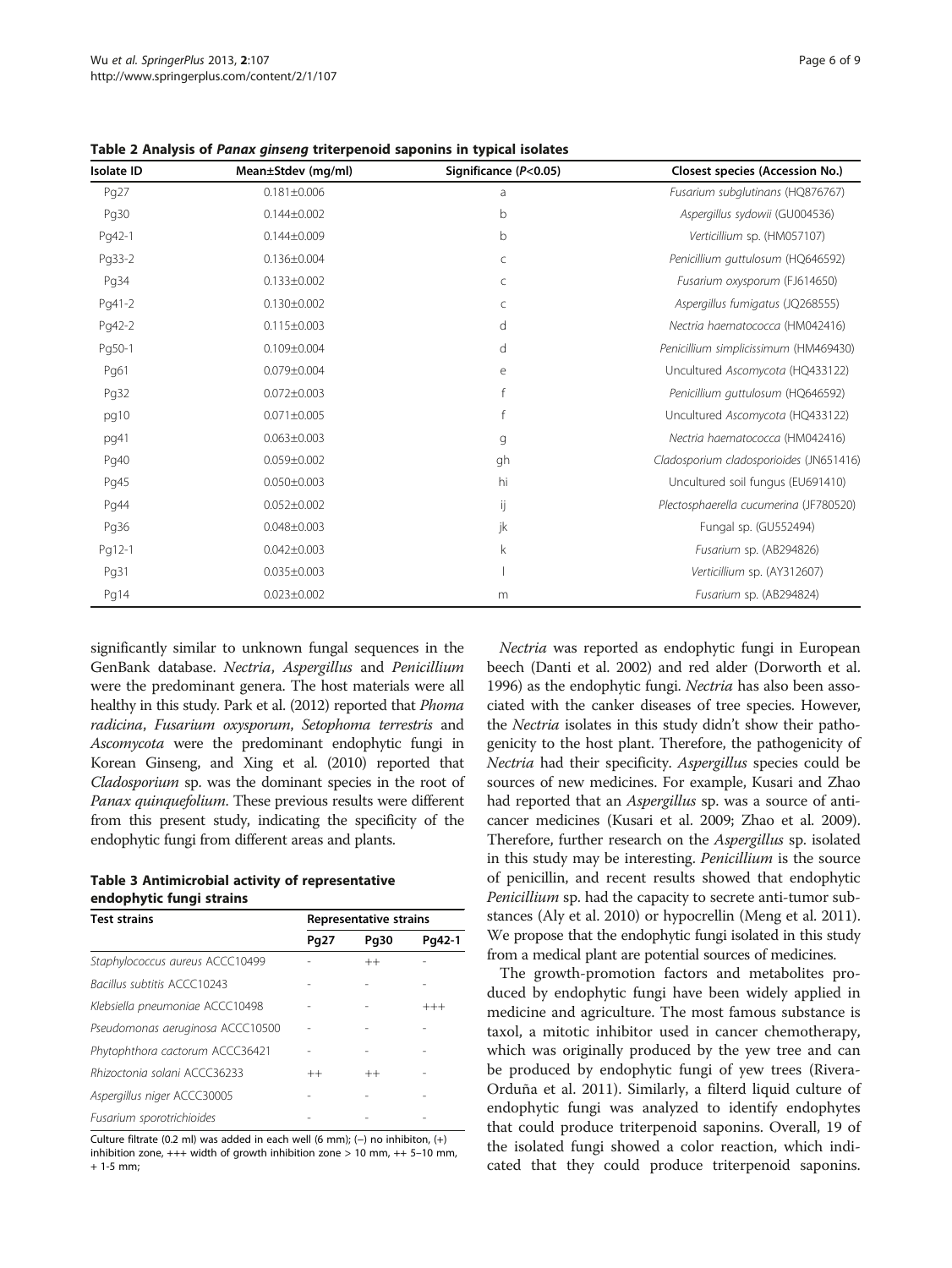<span id="page-6-0"></span>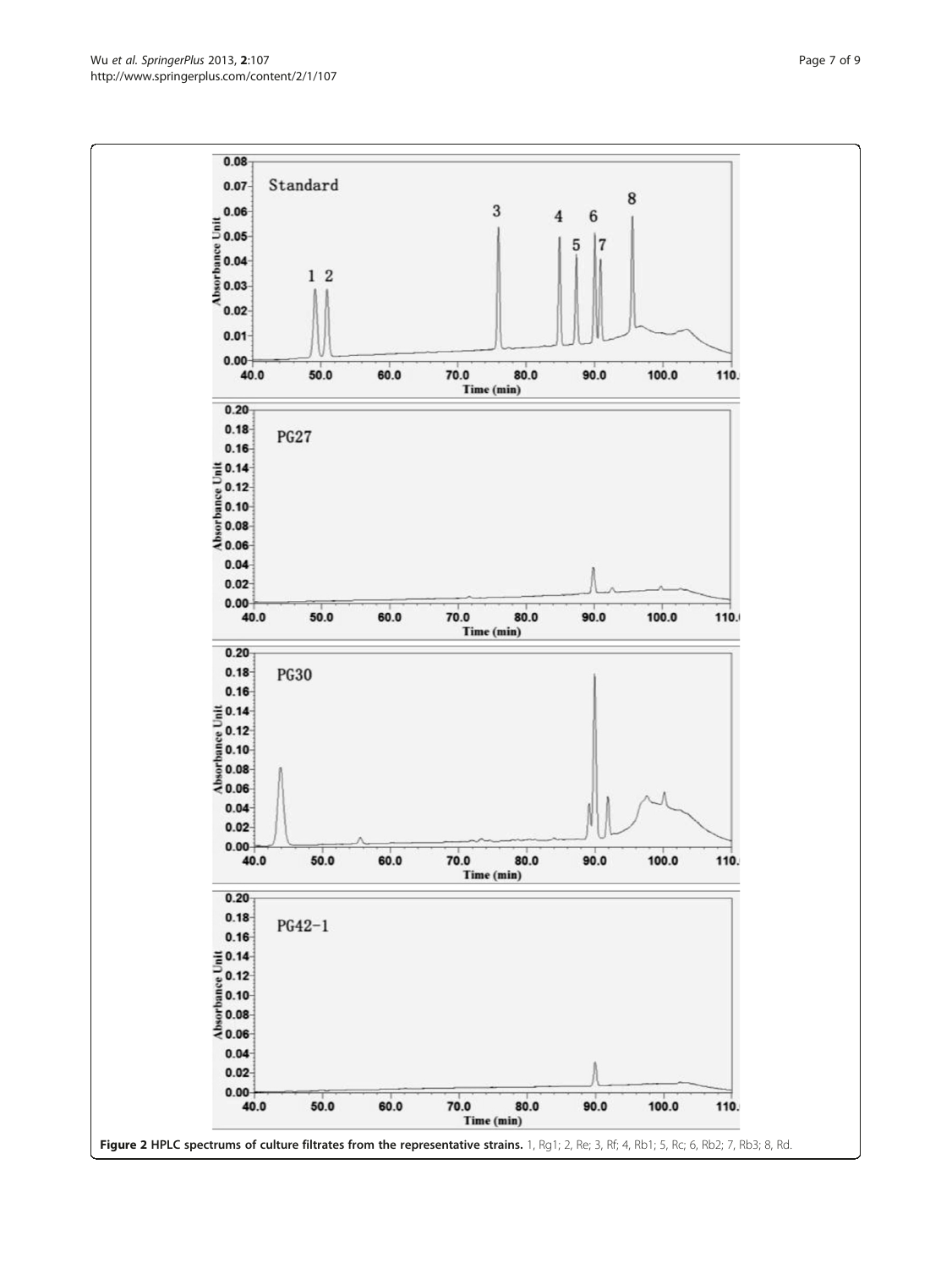<span id="page-7-0"></span>Among them, Pg27 (Fusarium sp.), Pg30 (Aspergillus sp.) and Pg42-1(Verticillium sp.) exhibited higher concentrations of total saponins. These three isolates could be good candidates for further studies on their capacity to produce possible medical substances. Fusarium spp. were the main endophytes isolated from winter wheat (Sieber et al. 1988) and soybean (Pimentel et al. 2006). Many studies have shown that Fusarium spp. isolated from banana and tomato have the capacity to inhibit nematodes (Vu et al. [2004;](#page-8-0) Pocasangre et al. 1999; Hallmann and Sikora 1996). Phongpaichit et al. studied the antimicrobial activity of the endophytic fungi isolated from Garcinia species, with the results showing that the antimicrobial activities from different Garcinia species were different (Phongpaichit et al. 2006).

In the present study, several Fusarium spp. were isolated from the PG roots, and some could produce bioactive saponins. The concentrations of saponins from the different isolates were significantly different  $(P<0.5)$ , suggesting that their capacities to produce saponins were different. Further characterization of the bioactive compounds produced by fungi with high saponin-producing capacities could provide the possibility to obtain medical substances. HPLC results indicated that these three strains, as their host plants, had the capacity to produce some ginsenosides of Panax ginseng. Further research to improve their capacity of producing some ginsenosides is necessary. This work is under way.

#### Competing interests

The authors declare that they have no competing interests.

#### Authors' contributions

HW and HYY performed most of the experimental work, took part in the evaluation of the results and wrote the manuscript. All authors participated in the design of the study, data collection and took part in the evaluation of the results. All authors read and approved the final manuscript.

#### Acknowledgements

This study was supported by the Fund of "The National Forestry Public Welfare Industry Targeted Research Fund" (20100400703) and "The Daqing Technology Innovation Program" (SCX2010-08, SCYH-2011-95) and "The Daqing High-Tech Zone Special Fund" (DQGX10ZS006).

#### Received: 28 November 2012 Accepted: 15 February 2013 Published: 13 March 2013

#### References

- Aly AH, Debbab A, Kjer J, Proksch P (2010) Fungal endophytes from higher plants: a prolific source of phytochemicals and other bioactive natural products. Fungal Divers 41(1):1–16
- Bayman P, Lebron LL, Tremblay RL (1997) Variation in endophytic fungi from roots and leaves of Lepanthes (Orchidaceae). New Phytol 135(1):143–149. doi[:10.1046/j.1469-8137.1997.00618.x](http://dx.doi.org/10.1046/j.1469-8137.1997.00618.x)
- Danti R, Sieber TN, Sanguineti G (2002) Endophytic mycobiota in bark of European beech (Fagus sylvatica) in the Apennines. Mycol Res 106(11):1343–1348
- De Siqueira VM, Conti R, De Araújo JM, Souza-Motta CM (2011) Endophytic fungi from the medicinal plant Lippia sidoides Cham. and their antimicrobial activity. Symbiosis 53(2):89–95
- Dorworth CE, Maccy DE, Sieber TN, Woods TAD (1996) Biological control of red alder (Alnus rubra) with indigenous pathogenic Ascomycotina. Can J Plant Pathol 18:315–324
- Doty SL (2011) Growth-Promoting Endophytic Fungi of Forest Trees. Forestry Sci 80:151–156. doi[:10.1007/978-94-007-1599-8\\_9](http://dx.doi.org/10.1007/978-94-007-1599-8_9)
- Guimarães DO, Borges WS, Kawano CY, Ribeiro PH, Goldman GH, Nomizo A, Thiemann OH, Oliva G, Lopes NP, Pupo MT (2008) Biological activities from extracts of endophytic fungi isolated from Viguiera arenaria and Tithonia diversifolia. FEMS Immunol Med Microbiol 52(1):134–144
- Hallmann J, Sikora RA (1996) Toxicity of fungal endophyte secondary metabolites to plant parasitic nematodes and soil-borne plant pathogenic fungi. Eur J Plant Pathol 102(2):155–162
- Hormazabal E, Piontelli E (2009) Endophytic fungi from chilean native gymnosperms: antimicrobial activity against human and phytopathogenic fungi. World J Microbiol Biotechnol 25:813–819
- Kumaran RS, Kim HJ, Hur BK (2010) Taxol promising fungal endophyte, Pestalotiopsis species isolated from Taxus cuspidata. J Biosci Bioeng 110(5):541-546
- Kusari S, Lamshft M, Spiteller M (2009) Aspergillus fumigatus Fresenius, an endophytic fungus from Juniperus communis L, Horstmann as a novel source of the anticancer pro-drug deoxypodophyllotoxin. J Appl Microbiol 107(3):1019–1030
- Li H, Shen M, Zhou Z, Li T, Wei Y, Lin L (2012) Diversity and cold adaptation of endophytic fungi from five dominant plant species collected from the Baima Snow Mountain, Southwest China. Fungal Divers 54(1):79–86. doi[:10.1007/s13225-012-0153-1](http://dx.doi.org/10.1007/s13225-012-0153-1)
- Lin X, Huang YJ, Zheng ZH, Su WJ, Qian XM, Shen YM (2010) Endophytes from the pharmaceutical plant, Annona squamosa: isolation, bioactivity, identification and diversity of its polyketide synthase gene. Fungal Divers 41(1):41–51
- Lin X, Lu C, Huang Y, Zheng Z, Su W, Shen Y (2007) Endophytic fungi from a pharmaceutical plant, Camptotheca acuminata: isolation, identification and bioactivity. World J Microbiol Biotechnol 23(7):1037–1040
- Liu HG, Li T, Zhao YL, Zhang J, Wang YZ (2011) Determination of some metabolites of Cordyceps sobolifera. Afr J Microbiol Res 5(30):5518–5522
- Lupo S, Tiscornia S, Bettucci L (2001) Endophytic fungi from flowers, capsules and seeds of Eucalyptus globulus. Rev Iberoam Microl 18:38–41
- Meng L, Sun P, Tang H, Li L, Draeger S, Schulz B, Krohn K, Hussain H, Zhang W, Yi Y (2011) Endophytic fungus Penicillium chrysogenum, a new source of hypocrellins. Biochem Sys Ecol 39:163–165
- Ownley BH, Gwinn KD, Vega FE (2010) Endophytic fungal entomopathogens with activity against plant pathogens: ecology and evolution. BioControl 55:113–128. doi[:10.1007/978-90-481-3966-8\\_9](http://dx.doi.org/10.1007/978-90-481-3966-8_9)
- Park SU, Lim H, Park K, Park Y, Bae H (2012) Fungal endophytes from three cultivars of Panax ginseng meyer cultivated in Korea. J Ginseng Res 36(1):107–113
- Phongpaichit S, Rungjindamai N, Rukachaisirikul V, Sakayaroj J (2006) Antimicrobial activity in cultures of endophytic fungi isolated from Garcinia species. FEMS Immunol Med Microbiol 48(3):367–372
- Pimentel IC, Glienke-Blanco C, Gabardo J, Stuart RM, Azevedo JL (2006) Identification and colonization of endophytic fungi from soybean (Glycine max (L.) Merril) under different environmental conditions. Braz Arch Biol Techn 49(5):705–711
- Pocasangre L, Sikora RA, Vilich V (1999) Schuster R-P Survey of banana endophytic fungi from central America and screening for biological control of Radopholus similis. In: Blanke M, Pohlan J (eds) The 2nd ISHS conference on Fruit production in the Tropics and Subropics. Bonn-Rottgen, Germany, pp 283–289
- Redecke D (2000) Specific PCR primers to identify arbuscular mycorrhizal fungi within colonized roots. Mycorrhiza 10:73–80
- Rivera-Orduña FN, Suarez-sanchez RA, Flores-Bustamante ZR, Gracida-Rodriguez JN, Flores-Cotera LB (2011) Diversity of endophytic fungi of Taxus globosa (Mexican yew). Fungal Divers 47:65–74

Schulza B, Boyle C (2005) The endophyte continuum. Mycol Res 109(6):661–686

- Sieber T, Riesen K, Müller E, Fried PM (1988) Endophytic Fungi in Four Winter Wheat Cultivars (Triticum aestivum L.) Differing in Resistance Against Stagonospora nodorum (Berk.) Cast. & Germ. =Septoria nodorum (Berk.) Berk. J Phytopathol 122(4):289–306
- Sun X, Guo LD, Hyde KD (2011) Community composition of endophytic fungi in Acer truncatum and their role in decomposition. Fungal Divers 47(1):85–95. doi[:10.1007/s13225-010-0086-5](http://dx.doi.org/10.1007/s13225-010-0086-5)
- Suto M, Takebayashi M, Saito K, Tanaka M, Yokota A, Tomita F (2002) Endophytes as producers of xylanase. J Biosci Bioeng 93(1):88–90
- Tadych M, Bergen MS, Johnson-Cicalese J, Polashock JJ, Vorsa N, White JF (2012) Endophytic and pathogenic fungi of developing cranberry ovaries from flower to mature fruit: diversity and succession. Fungal Divers 54(1):101–116. doi[:10.1007/s13225-012-0160-2](http://dx.doi.org/10.1007/s13225-012-0160-2)